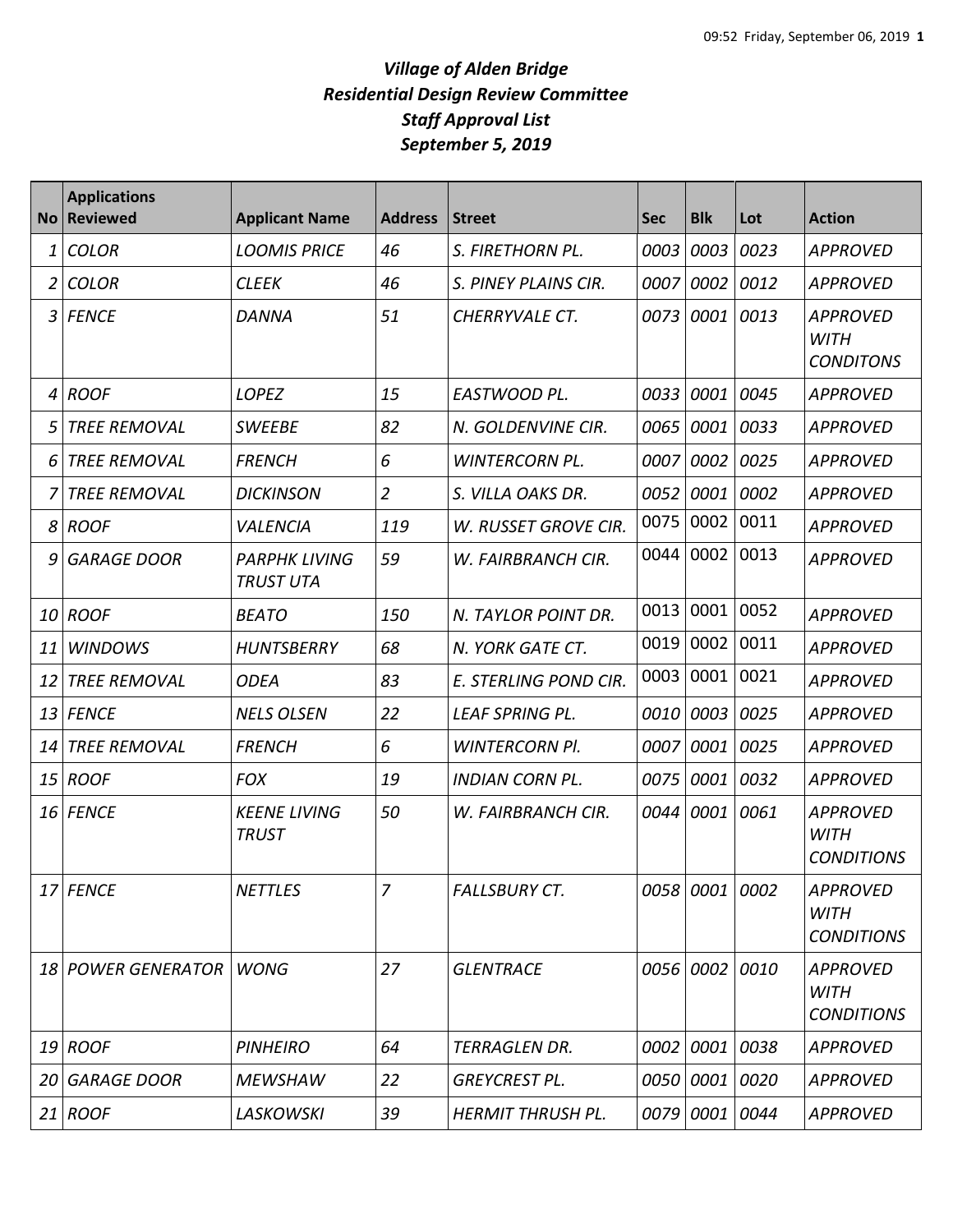| <b>No</b> | <b>Applications</b><br><b>Reviewed</b> | <b>Applicant Name</b> | <b>Address</b> | <b>Street</b>             | <b>Sec</b> | <b>Blk</b>     | Lot  | <b>Action</b>                                       |
|-----------|----------------------------------------|-----------------------|----------------|---------------------------|------------|----------------|------|-----------------------------------------------------|
| 22        | PERGOLA                                | <b>BALDING</b>        | 307            | N. MARBLE GATE CIR.       | 0038       | 0001           | 0033 | <b>APPROVED</b>                                     |
| 23        | <b>PATIO</b>                           | <b>BALDING</b>        | 307            | N. MARBLE GATE CIR.       | 0038       | 0001           | 0033 | <b>APPROVED</b>                                     |
| 24        | <b>FENCE</b>                           | <b>BALDING</b>        | 307            | N. MARBLE GATE CIR.       | 0038       | 0001           | 0033 | <b>APPROVED</b>                                     |
| 25        | <b>FENCE</b>                           | <b>MEWSHAW</b>        | 22             | <b>GREYCREST PL.</b>      | 0050       | 0001           | 0020 | <b>APPROVED</b><br><b>WITH</b><br><b>CONDITIONS</b> |
| 26        | <b>SOLAR PANALES</b>                   | <b>WATKINS</b>        | 23             | <b>WATERMINT CT</b>       | 0084       | 0001           | 0043 | <b>APPROVED</b><br><b>WITH</b><br><b>CONDITIONS</b> |
| 27        | <b>WINDOWS</b>                         | <b>MCCLELLAND</b>     | $\overline{2}$ | <b>CHURCHDALE PL</b>      | 0007       | 0001           | 0043 | <b>APPROVED</b>                                     |
| 28        | <b>ROOF</b>                            | <b>CAMPBELL</b>       | 119            | <b>S MERRYWEATHER CIR</b> | 0082       | 0001           | 0064 | <b>APPROVED</b>                                     |
| 29        | <b>FENCE</b>                           | <b>SHERLOCK</b>       | 87             | <b>MILLPORT CIR</b>       |            |                |      | <b>APPROVED</b><br><b>WITH</b><br><b>CONDITIONS</b> |
| 30        | <b>FENCE</b>                           | <b>RIVA</b>           | $\overline{2}$ | <b>CRESTED POINT PL</b>   | 0037       | 0002           | 0034 | <b>APPROVED</b><br><b>WITH</b><br><b>CONDITIONS</b> |
| 31        | <b>FENCE</b>                           | <b>SCHMEDES</b>       | 14             | <b>ARGONNE PL</b>         | 0044       | 0002           | 0031 | <b>APPROVED</b><br><b>WITH</b><br><b>CONDITIONS</b> |
| 32        | <b>GENERATOR</b>                       | <b>POWELL</b>         | 22             | <b>GRAND BAYOU PLACE</b>  | 0033       | 0002           | 0026 | <b>APPROVED</b><br><b>WITH</b><br><b>CONDITONS</b>  |
|           | 33   TREE REMOVAL                      | <b>KAUFMAN</b>        | 163            | <b>BETHANY BEND</b>       |            | 0036 0003 0045 |      | APPROVED                                            |
|           | 34 DECK                                | <b>LEASE</b>          | 19             | <b>REDLAND PLACE</b>      |            | 0036 0001 0043 |      | <b>APPROVED</b>                                     |
|           | 35 GARAGE DOOR                         | LEASE                 | 19             | <b>REDLAND PLACE</b>      |            | 0036 0001      | 0043 | <b>APPROVED</b>                                     |
|           | 36 FENCE                               | <b>ANGEL</b>          | 26             | <b>COLUMNBERRY</b>        |            | 0034 0002      | 0084 | <b>APPROVED</b>                                     |
| 37        | <b>FENCE</b>                           | <b>BEMIRA INC.</b>    | 19             | <b>LONG HEARTH PL.</b>    |            | 0005 0002      | 0039 | <b>APPROVED</b>                                     |
|           | 38 WINDOWS                             | SAMWAYS               | 64             | N. GREENVINE CIR.         |            | 0037 0002      | 0042 | <b>APPROVED</b>                                     |
|           | 39 FIRE PIT                            | <b>NEIRA</b>          | 90             | W. SANDALBRANCH<br>CIR.   |            | 0018 0001      | 0008 | <b>APPROVED</b>                                     |